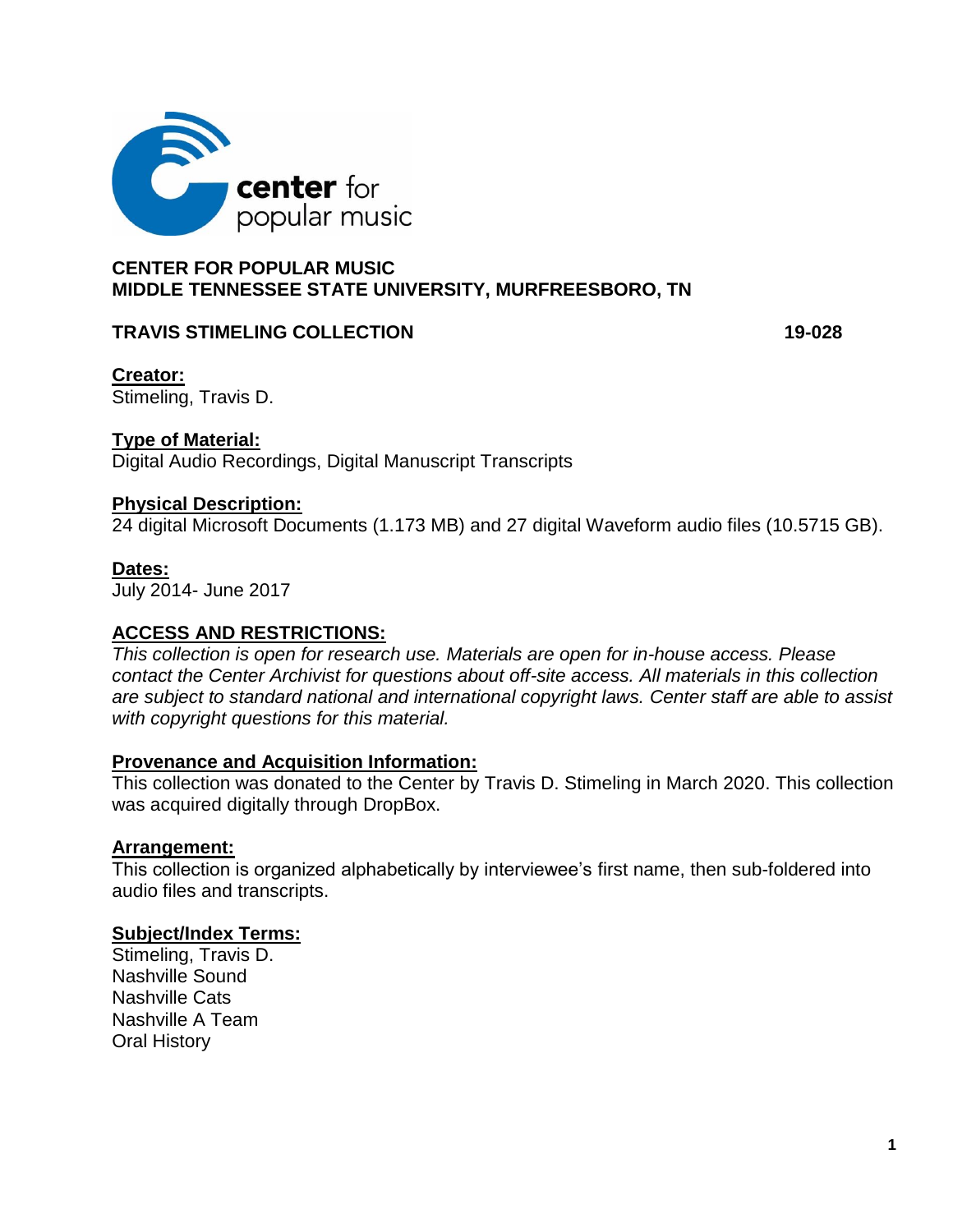## **Agency History/Biographical Sketch:**

Travis Stimeling received his B.A. at West Virginia Wesleyan College, his M.M. in Music History at West Virginia University, and finally his Ph.D. in Musicology at the University of North Carolina at Chapel Hill. Stimeling served as an assistant professor at Millikin University and is currently an associate professor of musicology and director of West Virginia University Bluegrass and Old-Time Bands. Stimeling additionally served as the Senior Editor for *The Grove Dictionary of American Music* (2013), is a book review editor for the *Journal of the Society for American Music*, currently serves as a series editor for West Virginia Press's "Sounding Appalachia" series, and is on the board of the West Virginia Music Hall of Fame. His research focuses on commercial country, Appalachian traditional music, and music history pedagogy, authoring books such as, *Songwriting in Contemporary West Virginia: Profiles and Reflections* (2018), *Fifty Cents and a Box Top: The Creating Life of Nashville Session Musician Charlie McCoy* (2017), *The Oxford Handbook of Country Music* (2017), *The Country Music Reader* (2015), and *Cosmic Cowboys and New Hicks: The Countercultural Sounds of Austin's Progressive Country Music Scene* (2011).

His most recent book, *Nashville Cats: Record Production in Nashville, 1945-1975* (2020) was supported by the National Endowment for the Humanities, the WVU Faculty Senate, the West Virginia Humanities Council, and the Case Western Reserve University Center for Popular Music Studies. This book was inspired by his desire to understand how records were made during the Nashville Sound era from the perspectives of the musicians who made them and reveal the stories that were still waiting to be told. He began conducting interviews with many of the people who were in the studio during the Nashville Sound era, learning about the ways they developed their craft, their attitudes about music and their roles in it, and the lives they led outside the studio. As the project unfolded, he was surprised to find that his training in classical music and jazz were almost as important as his knowledge of country music, because so many of those he interviewed had similar training. He believes it's one of the things that makes the book stand out: the way he shows how complex these musicians' musical backgrounds were. Stimeling had been a country music fan for most of his life, and he's always had an interest in the people who are behind the scenes. He would read the liner notes and see who played what, or what studios were used for different albums. He was always intrigued by all the connections between session musicians, songwriters, and producers.

# **Scope and Content:**

This collection consists of Stimeling's digital audio recordings and transcripts of interviews related to his book, *Nashville Cats: Record Production in Music City* (Oxford University Press, 2020). These original interviews are between Stimeling and the musicians or relatives of musicians who played a significant role in establishing "the Nashville Sound."

| Digital Folder # | <b>Description</b>                                                                        |
|------------------|-------------------------------------------------------------------------------------------|
| <b>Digital</b>   | <b>Interviews and Digital Transcripts</b>                                                 |
| Folder 1         | Bergen White interview (telephone 9.5.2014).wav<br>Bergen White interview transcript.docx |
| Folder 2         | Bill McElhiney, Jr. interview (telephone 8.7.2014).wav                                    |

### **Collections Contents (Folder/Folder/List):**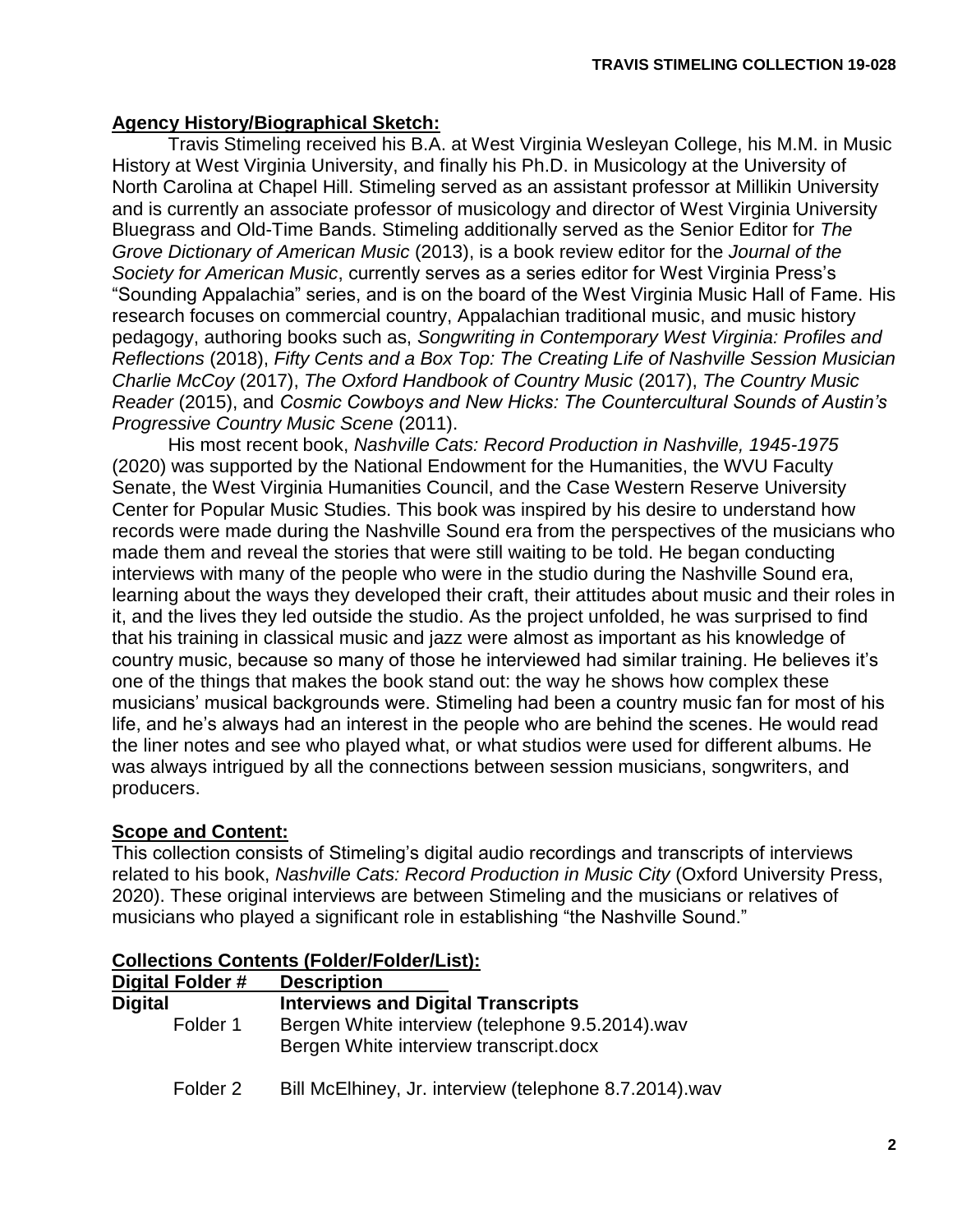Bill McElhiney, Jr. interview transcript.docx

- Folder 3 Buddy Spicher interview (Nashville TN 7.29.2014).wav Buddy Spicher interview transcript (draft).docx
- Folder 4 Byron T. (Ted) Bach, Jr. interview (telephone 8.29.2014).wav [2 copies] Byron T. (Ted) Bach, Jr. interview transcript (draft).docx [2 copies]
- Folder 5 Carole Ann Bach interview (telephone 8.29.2014).wav Carole Ann Bach interview transcript (final).docx
- Folder 6 Cathy B(ach) Guenther interview (telephone 9.26.2014).wav Cathy B(ach) Guenther interview transcript (final).docx
- Folder 7 Charlie McCoy interview (Nashville TN 7.30.2014).wav Charlie McCoy interview transcript (draft).docx
- Folder 8 Gary Robble interview (Nashville TN 5.23.2017).wav Gary Robble interview transcript.docx
- Folder 9 Harold Bradley interview (Nashville TN 8.1.2014).wav Harold Bradley interview transcript (draft).docx
- Folder 10 Justin Croft interview (Nashville TN 5.26.2017).wav Justin Croft interview transcript.docx
- Folder 11 Kent Blanton interview (telephone 9.8.2014).wav Kent Blanton interview transcript.docx
- Folder 12 Leonard Morton-Fletcher Moon interview (Nashville TN 5.18.15).wav [2 copies] Leonard Morton-Fletcher Moon interview transcript.docx
- Folder 13 Pat McCoy interview (Nashville TN 5.28.2017).wav Interview with Pat McCoy –Complete.docx [transcript]
- Folder 14 Ray and Polly Edenton interview (Gallatin TN 8.3.2014).wav Ray and Polly Edenton interview transcript (final).docx
- Folder 15 Ray Stevens interview (telephone 12.17.2014).wav [2 copies] Ray Stevens interview transcript.docx
- Folder 16 Ronnie Dean interview (telephone 8.21.2014).wav Ronnie Dean interview transcript.docx